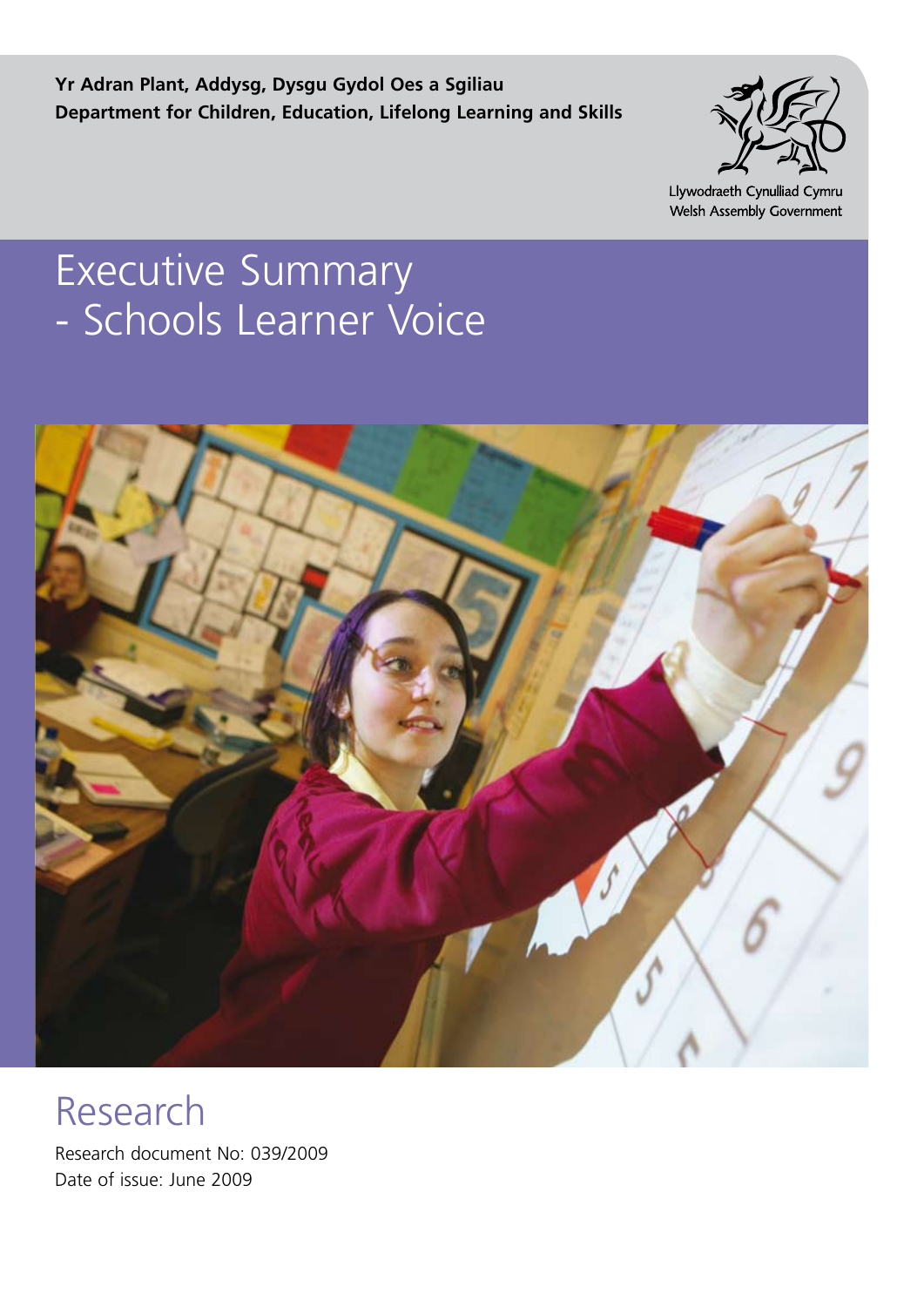

ISBN 978 0 7504 5219 9 © Crown copyright June 2009 CMK-22-07-402 E1220910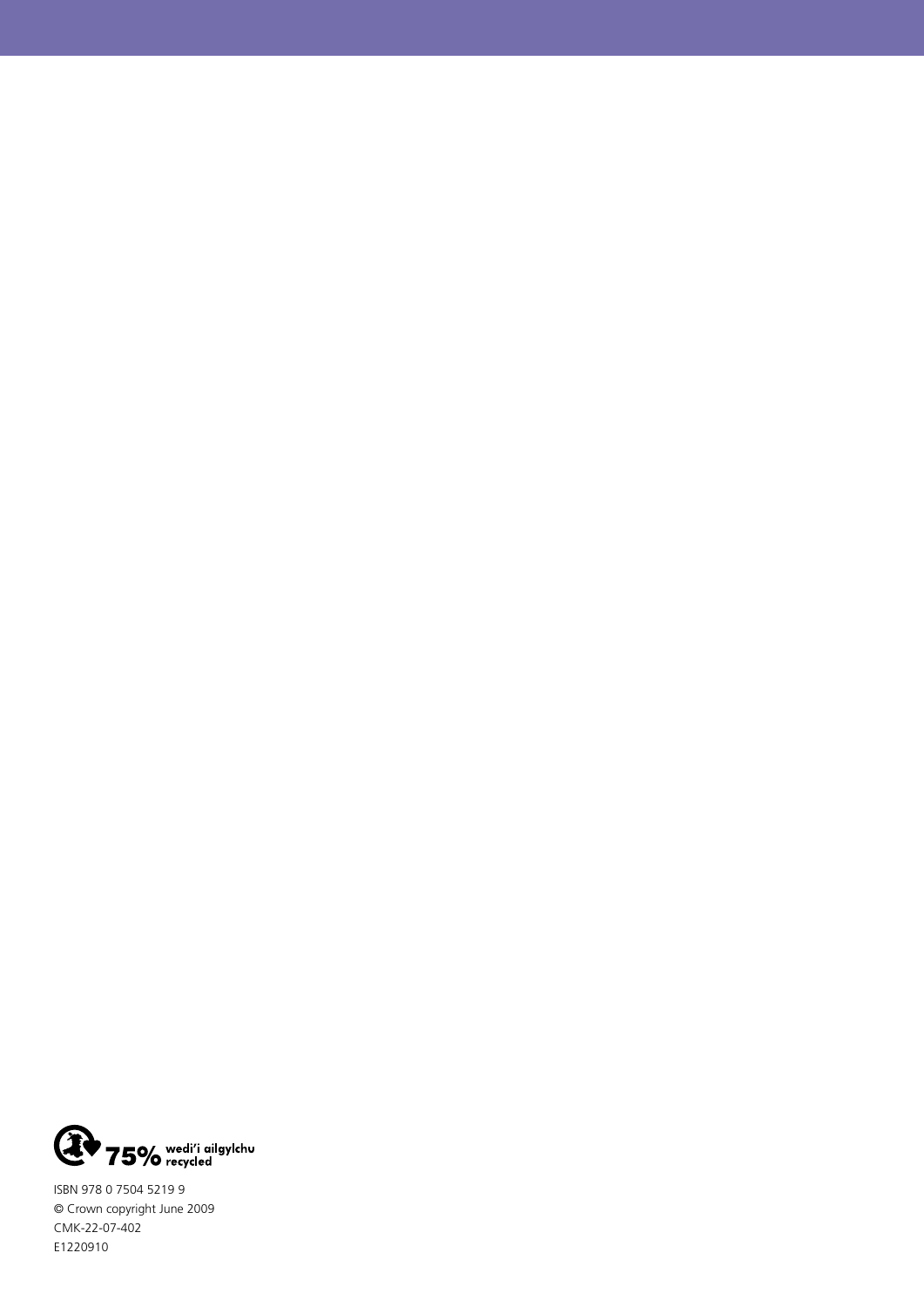## Contents

| <b>Executive Summary</b>                 | 2  |
|------------------------------------------|----|
| <b>1.1 Year 10 and 11</b>                | 3  |
| Choice and Opportunity                   | 3  |
| Motivation/problems encountered          | 5  |
| Future intentions                        | 6  |
| Satisfaction with teaching               | 6  |
| Overall satisfaction with the experience | 7  |
| 14-19 Pathways                           | 8  |
| 1.2 Year 12 and 13                       | 11 |
| Choice and Opportunity                   | 11 |
| Motivation/problems encountered          | 12 |
| Satisfaction with teaching               | 13 |
| Overall satisfaction                     | 14 |
| 14-19 Pathways                           | 15 |
| Comparisons with 2004                    | 16 |
|                                          |    |

### **1.3 Conclusions** 17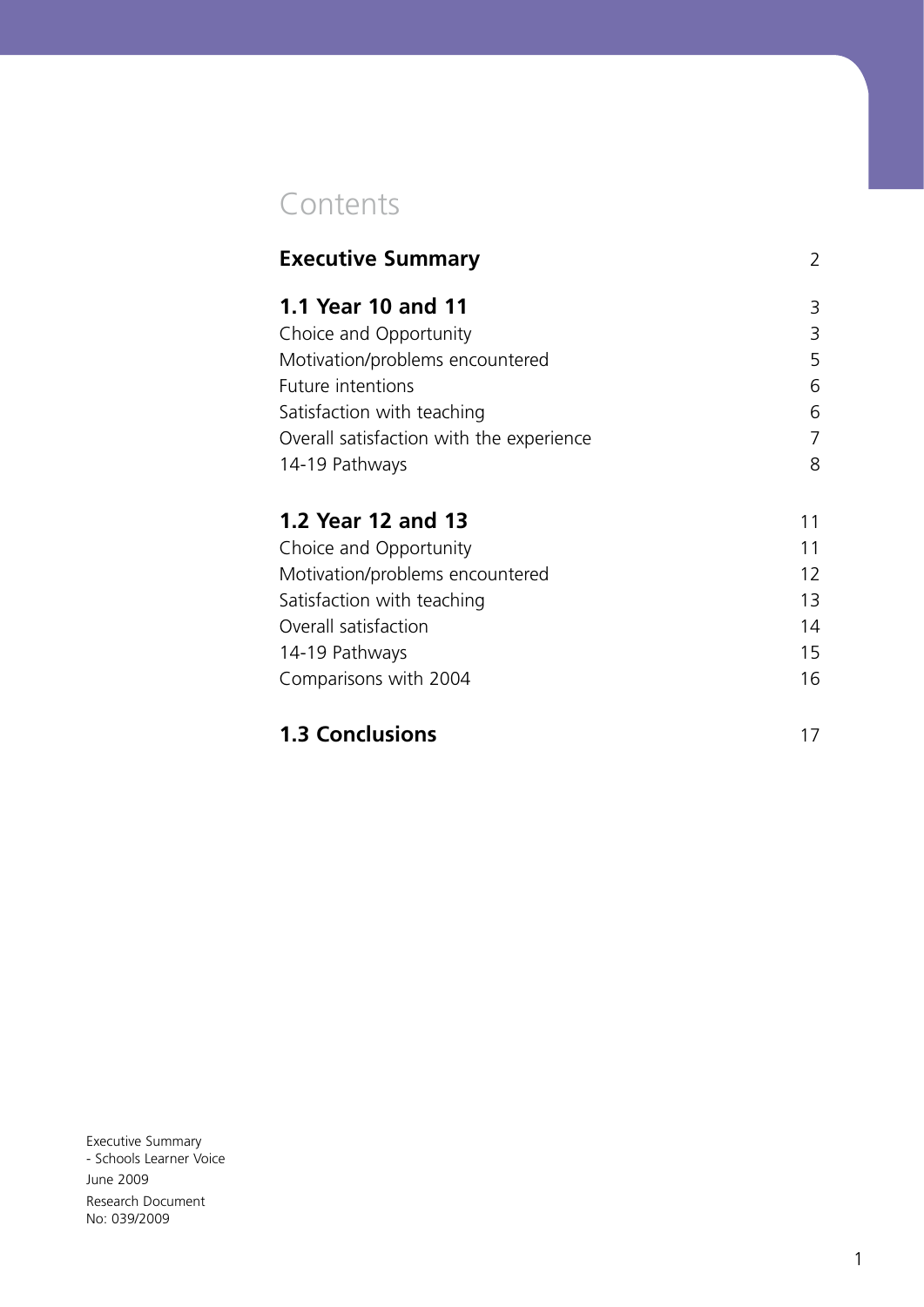## Executive Summary

The 2008 Schools Learner Voice Survey was undertaken as part of the DCELLS 2007-2010 Customer Research Programme (CRP). During the inception phase of the programme, many policy leads emphasised the need to take into account the views of learners as part of assessments of school improvement and effectiveness. The aims of this survey were to:

- provide updated learner satisfaction and related measures for students in school sixth forms (Years 12 and 13)
- set a baseline measurement for learner satisfaction and related topics for Year 10 and 11 students, with particular reference to the 14-19 Learning Pathways agenda.

Separate paper self-completion questionnaires were administered to students from Years 10 and 11, and from Years 12 and 13. The broad topic areas covered in both questionnaires were: choice; quality of teaching; learning pathways; satisfaction with teaching and satisfaction with the learning experience. Responses were received from 2,018 students from Years 10 and 11, and 1,783 students from Years 12 and 13.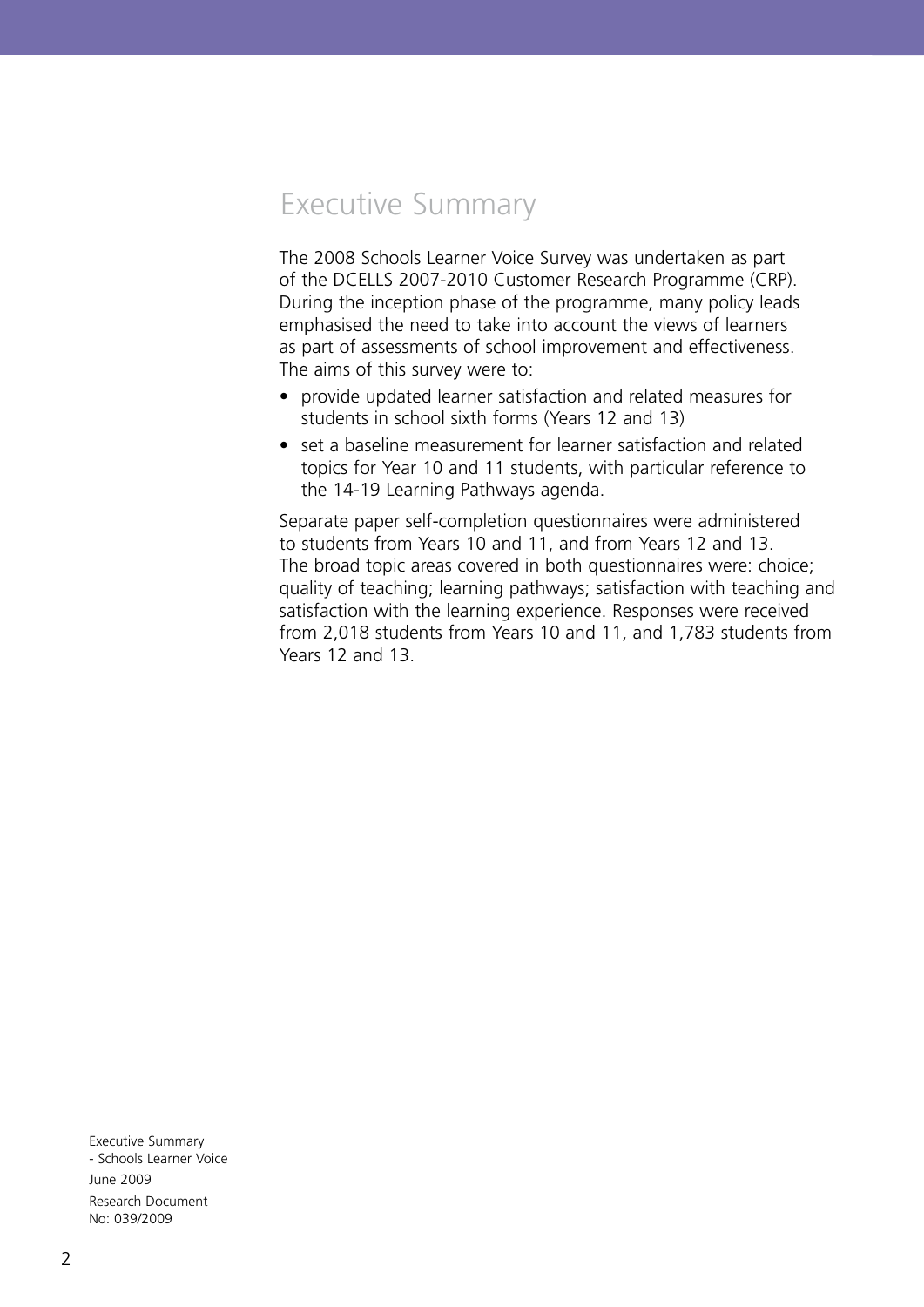## 1.1 Year 10 and 11

The questionnaire for these year groups covered the following aspects of students' learning experience:

- *choice and opportunity*: reasons for the selection of subjects/ qualifications and whether those courses currently studied were the ones that students most wanted to do
- *motivation and problems experienced*: overall levels of motivation and any problems that had been experienced in Year 10 and 11
- *satisfaction with teaching*: satisfaction with aspects of teaching
- *measures to explore overall satisfaction with the learning experience*: agreement with a list of statements relating to safety and security, engaging the learner, nurturing the learner and overall satisfaction with learning in the school.

#### **Choice and Opportunity**

Survey responses show that the extent to which the choices and opportunities available to students meet their demands, in terms of the choice of subjects and the qualifications to be acquired, are important in maintaining levels of student motivation and satisfaction with their learning experiences.

Enjoyment of the subjects they were studying was the most frequently cited reason among Year 10 and 11 students for choosing subjects and qualifications - this was mentioned by 85% of respondents. Reasons relating to progression in career or learning beyond Year 10 and 11 were also important, with 43% stating that they needed the subjects or qualifications for the job they wanted to do and 21% needing the subjects to progress to sixth form or college.

Perhaps unsurprisingly, Year 10 and 11 respondents studying vocational qualifications were more likely than those taking GCSEs to state that they had chosen their subject/qualification because they needed them for the job they wanted to do in future. For example, more than six in ten of those studying NVQs (64%) or other vocational qualifications (63%) cited these reasons, compared with 43% of those taking GCSEs.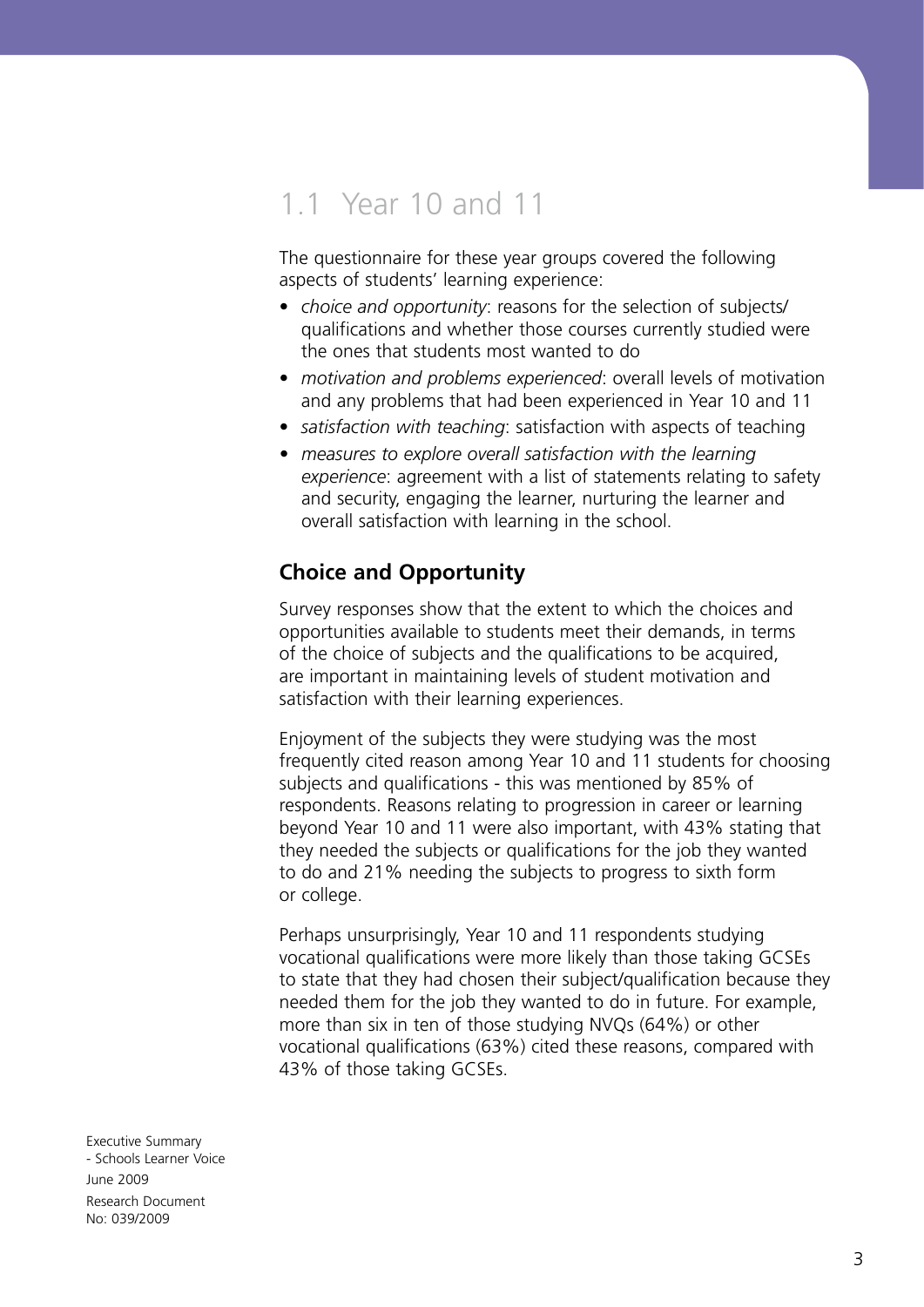There were differences between respondents from Years 10 and 11, with considerably higher proportions of the former (51%, compared to 36%) stating that they needed their qualifications for the job they wanted and the latter mentioning they needed the qualifications to get into Year 12 (24% compared to 18%).

Students who exhibited higher levels of motivation were also more likely to have chosen their subjects and qualifications based on what they thought they needed for the job they wanted to do. This may be indicative of a more goal-orientated view of their education.

Various influencers were mentioned as reasons for choosing subjects, these were parents (cited by 33% of respondents), teachers (23%) and a Careers Wales Advisor (8%). The fact that advice from these sources had a direct influence on subject choice is important. It highlights the importance of ensuring that parents are well-informed about the options available to their children the implications of the choices made and also the high level of responsibility of teachers and careers advisors at this level. Differences in advice sources used emerged by gender: both males and females were more likely to cite parents' advice than that of teachers or Careers Wales as reasons for choosing their subjects, but females were considerably more likely than males to mention parents (37% compared with 31%) and teachers (26% compared with 20%).

Students whose list of courses included Key Skills, Welsh Baccalaureate and Basic Skills were more likely to have based their decisions on advice received from their teachers (32%, 36% and 46% respectively compared to 23% overall). This suggests that teachers were highly influential in raising awareness and engagement of these options where they considered it to be appropriate.

A large majority of students (82%) were studying their first choice of subjects and qualifications. There is a correlation between following their first choice of course or qualifications and students displaying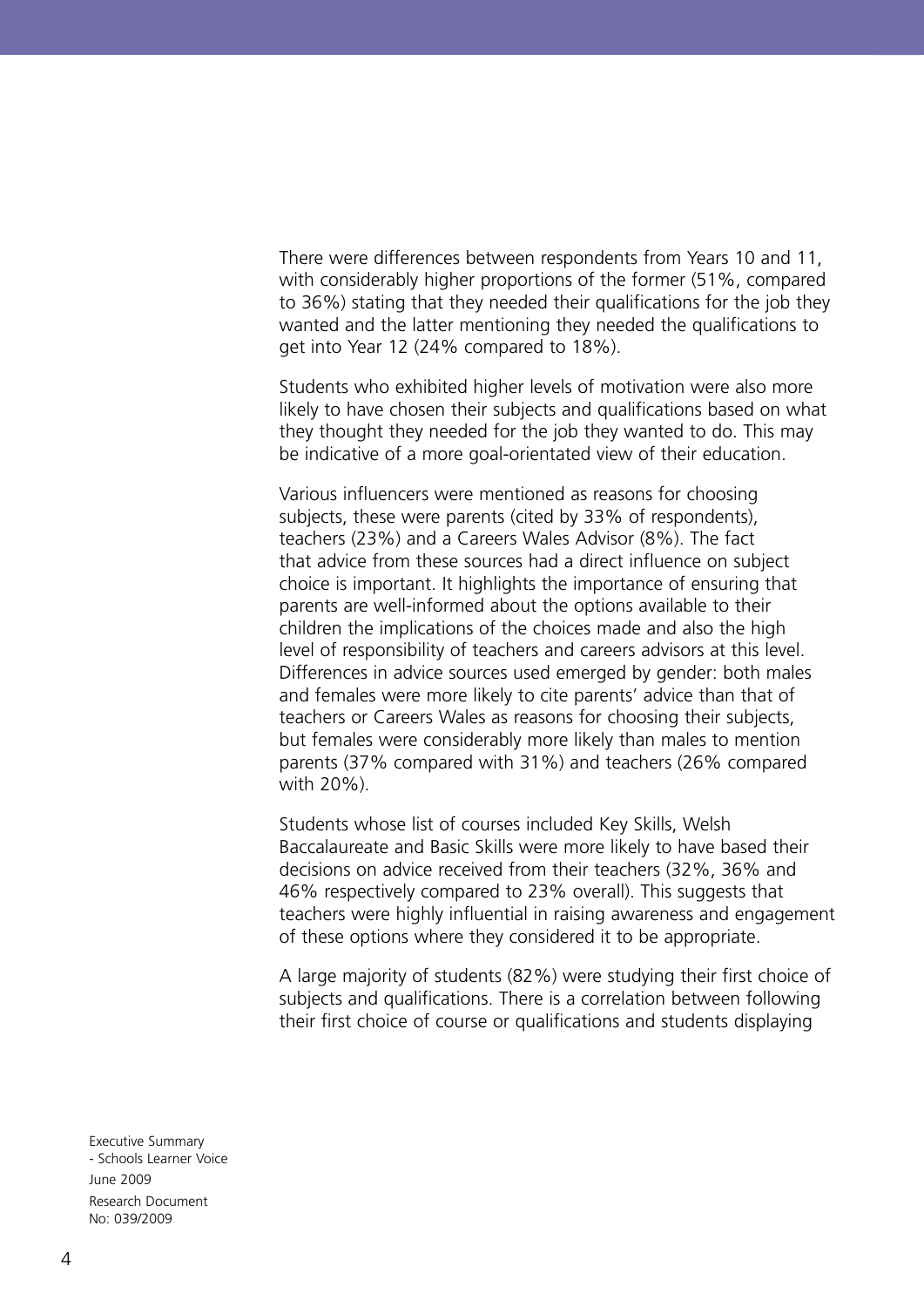greater levels of motivation and satisfaction. Although the analysis cannot prove the causality, we can conclude that satisfaction and motivation is highest in an environment where students are engaged in their first choice learning events.

The main reasons for students not studying their first choice subjects and qualifications were:

- school or local schools did not provide the subjects or qualifications that they wanted (31%)
- first choice subject or qualification was already full (30%)
- could not fit their first choices into their timetables (30%).

#### **Motivation/problems encountered**

Almost three quarters (73%) of Year 10 and 11 students were motivated in their studies, with 61% describing themselves as fairly motivated and 12% saying that they were very motivated. A fifth described themselves as not very motivated (20%) and 2% were not at all motivated.

While there were no differences by gender or ethnicity in the proportions stating that they were very or fairly motivated, the more motivated students tended to be those who were:

- satisfied overall with their learning experience (97% who were extremely satisfied with their experience compared with 30% who were dissatisfied)
- studying in Welsh medium schools (83% compared with 71% who were studying elsewhere).
- studying their first choice of course (76% compared with 63% of those who were not)
- without a long-term limiting illness or disability (75% compared with 59% of those who had an illness or disability).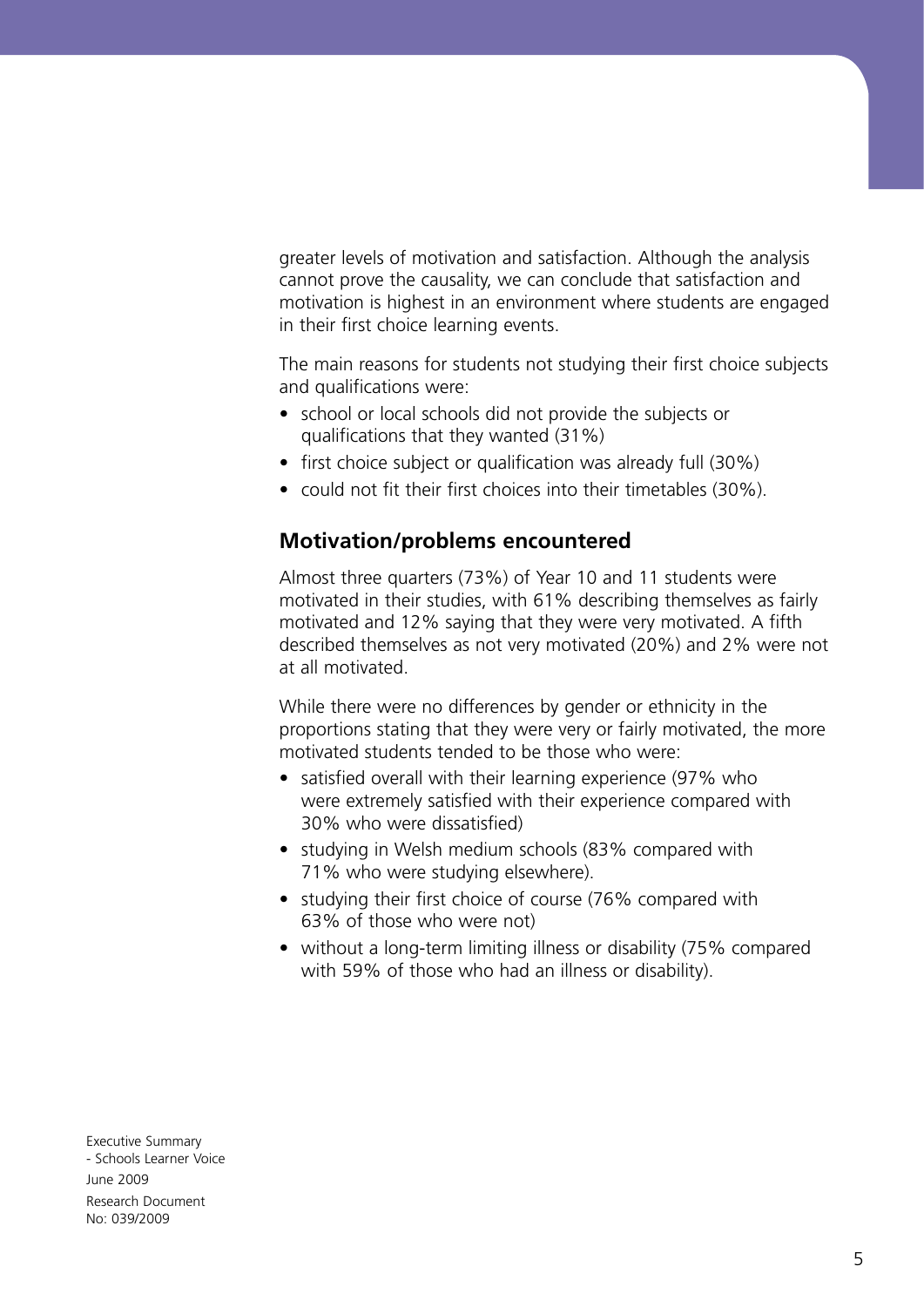Whilst 22% of students said that they had not experienced any problems since starting their current school year, three most commonly mentioned problems were:

- keeping up with the standard of work required (29%)
- problems of any kind with a member of staff (28%)
- problems of any kind with other students (27%).

There was a clear correlation between whether a student was studying their first choice of subjects and their likelihood to encounter problems. It was also the case that Year 11 students tended to mention experiencing problems in maintaining motivation to a greater extent than did Year 10 students (27% compared with 18%). A significantly higher proportion of those studying NVQs or other vocational qualifications (41% in each case compared to 29% of all respondents) stated that they had problems keeping up with the standard of work required. Unsurprisingly, those who expressed higher levels of dissatisfaction with their learning experience were also more likely to have encountered problems.

#### **Future intentions**

Future intentions amongst Year 10 and 11 students broadly reflected trends in post-16 destinations, with the majority stating that they would be going to college (59%) or staying on at school (31%). Just over a fifth (22%) intended to seek part-time work (often in conjunction with further studies). Just over one in ten mentioned a job with a Modern Apprenticeship (13%).

Students exhibiting higher levels of motivation and satisfaction were significantly more likely to be thinking about continuing their learning in college/school sixth form beyond Year 11.

#### **Satisfaction with teaching**

Respondents were asked to rate different aspects of teaching using a five point scale which ranged from very good to very poor (with a mid point). High levels of satisfaction were recorded for: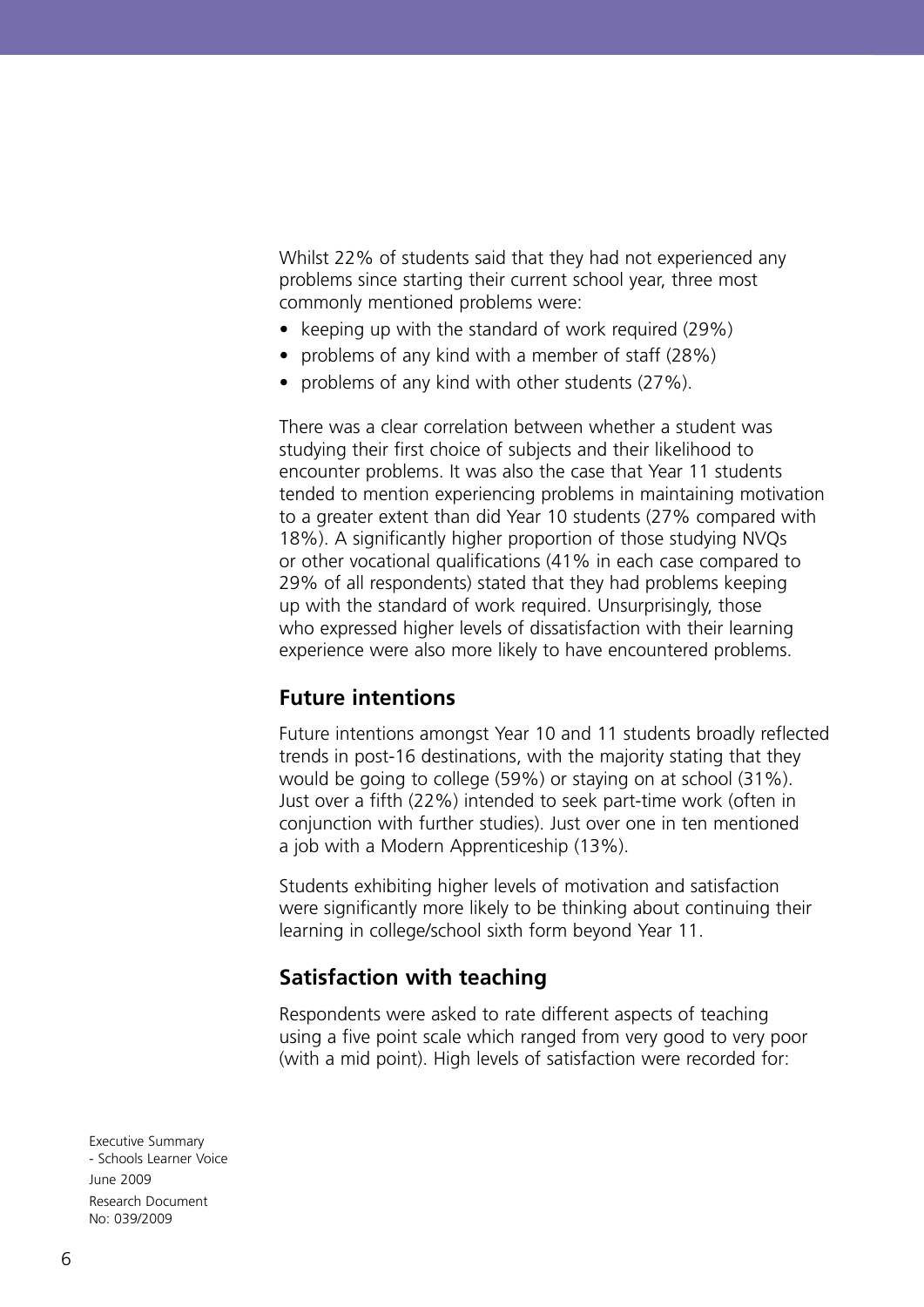making good use of lesson time; ability to explain the subject; the support provided; and setting clear targets to help the student improve. The three aspects ranked lowest were: listening to the student's needs; making the subject interesting and enjoyable; and understanding the student and how they like to learn.

Overall, 78% of respondents expressed satisfaction with the quality of teaching. Only five per cent were dissatisfied and 11% were neither satisfied nor dissatisfied.

#### **Overall satisfaction with the experience**

The vast majority of students (84%) were satisfied to some extent with their overall learning experience. Most were very or fairly satisfied (40% and 37% respectively) as opposed to extremely satisfied (7%). Almost one in ten were neither satisfied nor dissatisfied (8%) and relatively few were dissatisfied to some degree (4%).

Among the significant variations between sub-groups of students, the following were identified:

- students with a long term limiting disability were less satisfied to some extent (77% compared to 88% of those with no such disability)
- students studying their first choice of subjects were significantly more likely to be satisfied to some extent (88%) than those who were not (74%) or those who considered that they had no choice in their options (72%)
- students studying the Welsh Baccalaureate were most likely to be satisfied with their learning experience (90% compared with an average of 84%). Those studying NVQs were least likely to be satisfied to some extent (76%).

Perhaps unsurprisingly there was a correlation between levels of motivation and overall satisfaction. Ninety six per cent of those who were 'very motivated' were satisfied to some extent, compared to 32% of those who were 'not motivated at all'.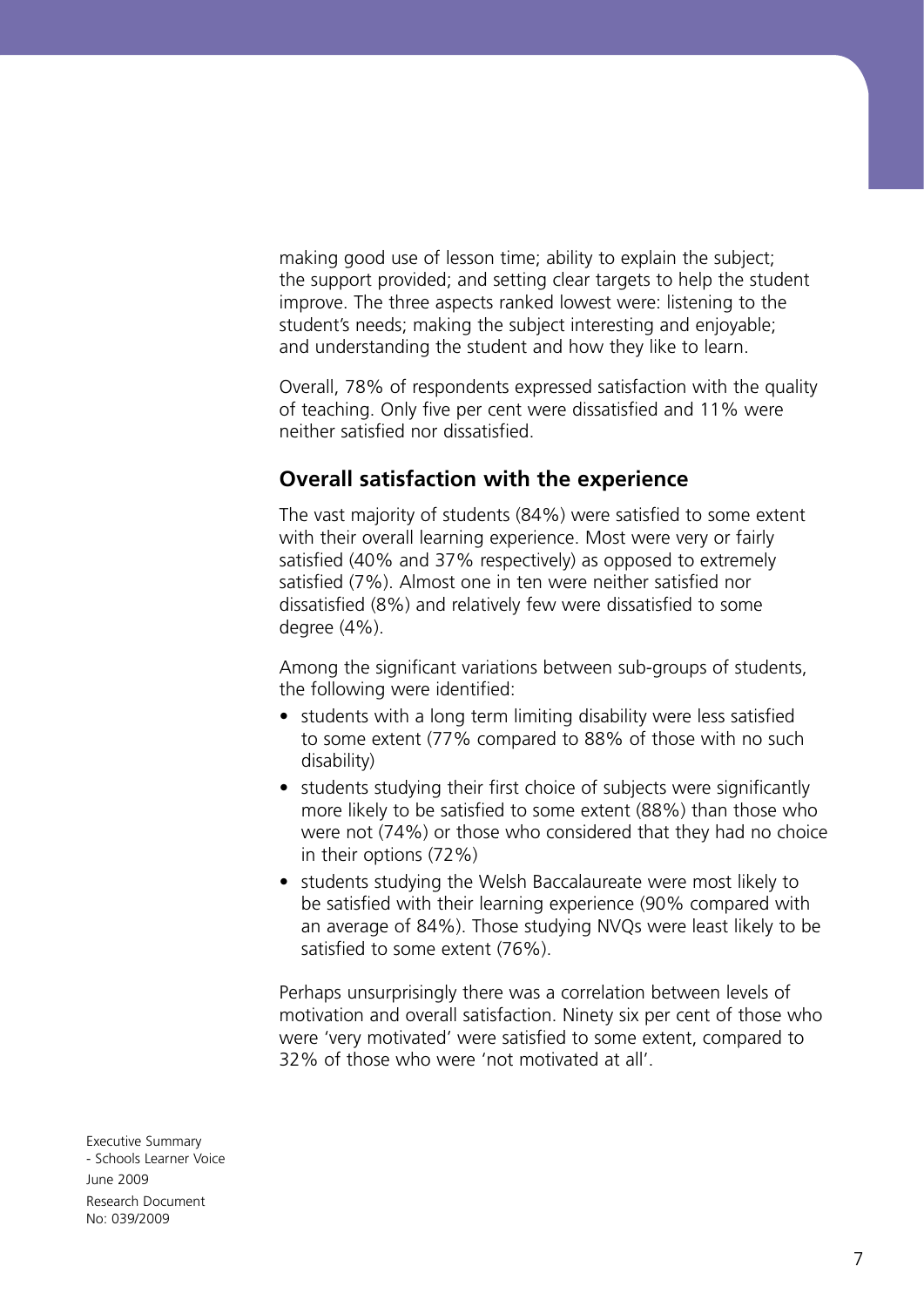Students were most likely to identify spontaneously the quality of the learning they received and friendships they had formed as the aspects they most liked about their school (36% and 27% respectively). Those aspects they would most like to change related to teachers (17%), quality of learning provision (14%), environment/ atmosphere (11%), discipline and canteen/food (9% in each case).

#### **14-19 Pathways**

In relation to 14-19 Learning Pathways the paragraphs below reflect on satisfaction and motivation of Year 10 and 11 students in school sixth forms undertaking the Welsh Baccalaureate Qualification and NVQs and also any variation in the data amongst respondents undertaking some learning at another site (not part of their school) and hence participating in collaborative delivery.

Almost all Year 10 and 11 students were undertaking at least one GCSE (97%) and after weighting the data:

- 4% of the total (89 students) were undertaking a Welsh Baccalaureate Qualification (of which 70% said that all classes were taught in their school).
- 5% of the total (110 students) were studying NVQs (of which 70% said all classes were taught on site).
- 5% (107 students) mentioned either the vocational diploma, certificate and/or the vocational award (of which 74% said that all classes were taught at their school).
- a total of 173 learners said that at least some of their lessons were taught at another site or provider.

Of those undertaking the courses or training mentioned above:

• overall satisfaction with teaching at the 'all satisfied' level was slightly but not significantly lower for those undertaking NVQs and other vocational courses (diploma, certificate and award). For those undertaking the Welsh Baccalaureate satisfaction levels were very similar to the overall average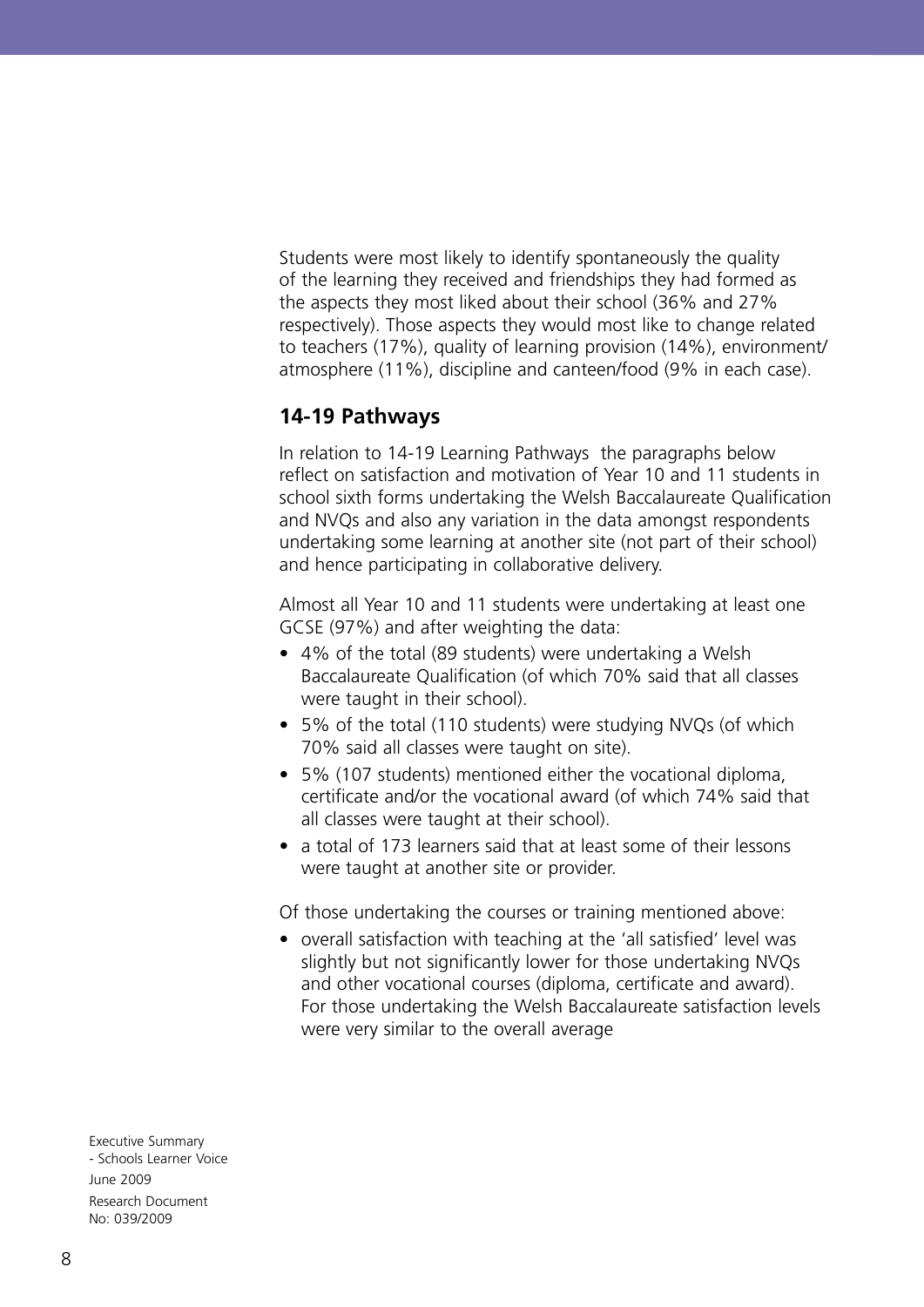- students undertaking the Welsh Baccalaureate were significantly more likely to be very motivated than those undertaking NVQs and those undertaking GCSEs (20% compared to 8% and 12% respectively) and over eight in ten (81%) were motivated to some level (compared with 73% overall)
- satisfaction with the experience overall was high for those undertaking the Welsh Baccalaureate (90% satisfied to some extent compared to 84% overall). Satisfaction was significantly lower for those who mentioned NVQs as part of their course (77% all satisfied compared to 90% studying the Welsh Baccalaureate and 85% studying GCSEs).

With regards to those experiencing collaborative delivery:

- similar proportions recognised that they were studying their first choice of subjects or qualifications (80% said they had got their first choice compared to 84% whose lessons were all at one site)
- students experiencing collaborative delivery gave similar levels of overall satisfaction with teaching (76% were satisfied to some extent compared to 80% of students whose lessons were all at one site)
- there were no significant differences in relation to problems experienced and levels of motivation
- a similar response was given to all statements describing the school, its environment and support with only one aspect that showed a significant difference: students accessing their learning across more than one site were significantly less likely to agree that 'I have opportunities to take part in activities organised by the school' (56% compared to 67% who only attended a single site)
- levels of overall satisfaction were not significantly different at 'all satisfied' level (79% were satisfied compared to 86% studying at a single site), however, Year 10 and 11 students taking some lessons at a different site were less likely to state they were very satisfied (25% compared to 43%) and more likely to say they were fairly satisfied (44% compared to 25%) than their peers who were undertaking all lessons at one site.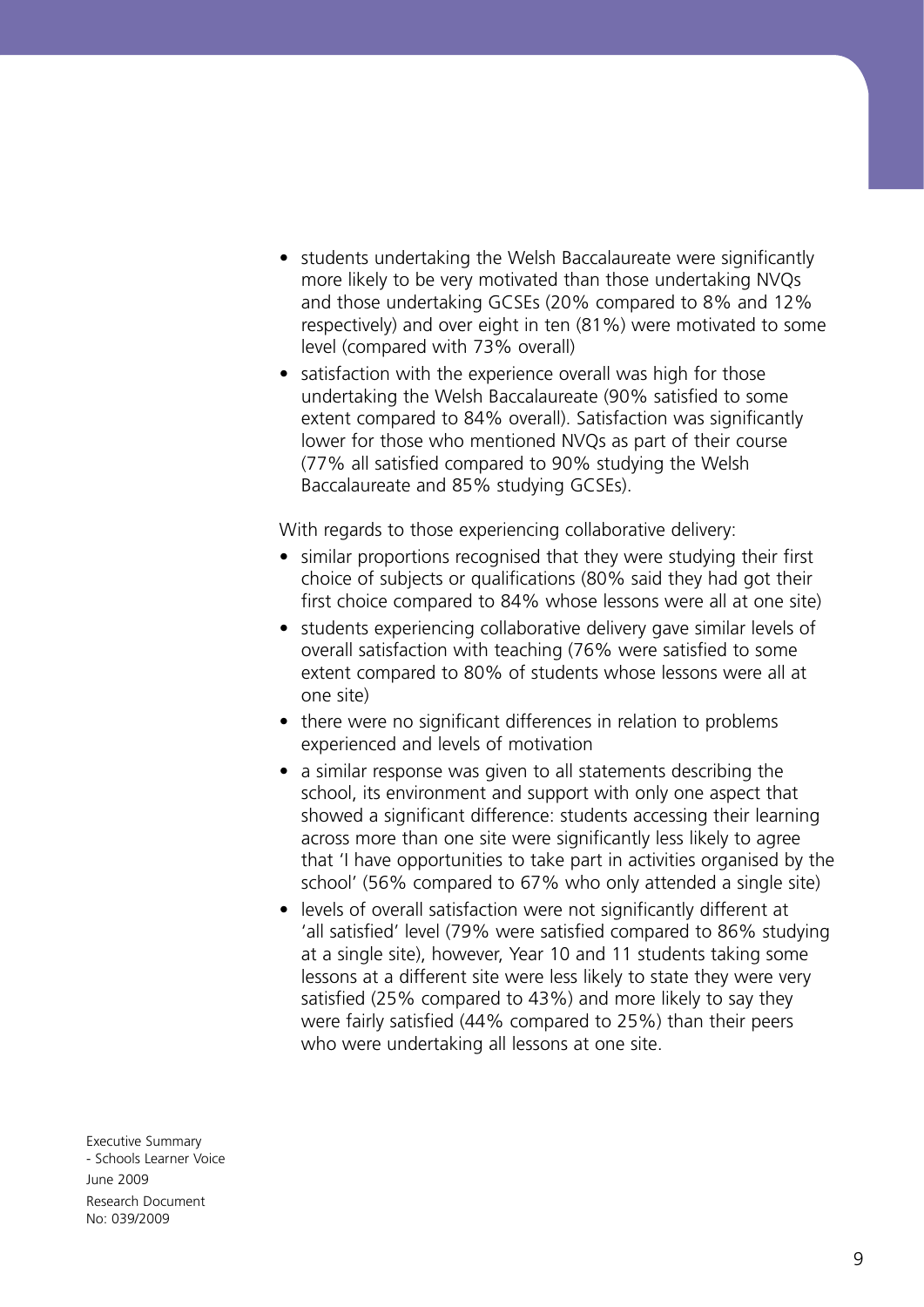• in terms of future intentions, students receiving some lessons outside their school were significantly less likely to want to enter year 12 at that school (11% compared to 33% of students who had all lessons at one site). A significantly higher proportion of Year 10 and 11 students in receipt of collaborative delivery were hoping to study towards a Modern Apprenticeship (25% compared to 11% of those who were not) and/or a wanting a full time job without a Modern Apprenticeship (9% compared to 4%).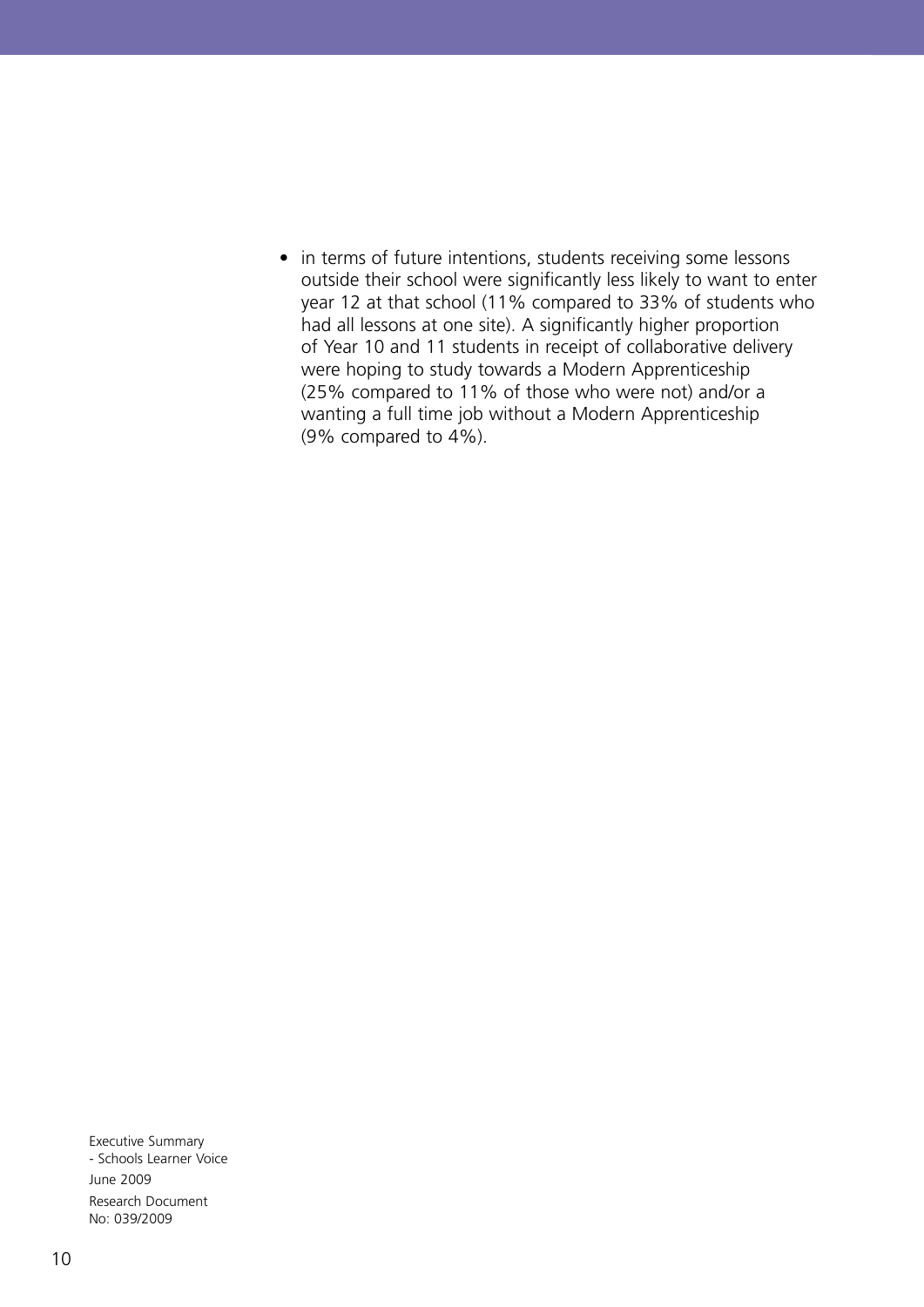## 1.2 Year 12 and 13

#### **Choice and Opportunity**

For Year 12 and 13 students continuity of environment and social relationships were the key factors behind their decisions to continue studying at the school they had attended in Year 11. The main reasons given for choice of school were:

- attending the same school prior to Year 12 and 13 (85%)
- maintaining social ties (52%)
- the school offered the course they wanted and/or was a convenient location (51% in each case).

Overall, almost four out of five students (78%) were studying their first choice subjects and qualifications. A total of 16% were not studying their first choices.

As with Year 10 and 11 students, there was a strong correlation between the ability to access the first choice of school and levels of motivation and satisfaction. A similar correlation was found with respect to studying their first choice subjects or qualifications and sustaining their engagement. Students who had thought about leaving school were less likely to be studying their first choice subjects and qualifications (70%) than were those who had not thought about leaving school (85%). This underlines the importance of ensuring that students consciously engage with the whole concept of choice and opportunity and that, where possible, the subjects or qualifications studied meets their needs, learning style, abilities and/ or interest.

Just over half (53%) of the students in Year 12 and 13 who were unable to study their first choice subjects and qualifications stated that it was because they could not fit them into their timetables. This situation was more pronounced amongst Year 13 than amongst their Year 12 counterparts (67% unable to fit them into their timetables versus 47% respectively). While a quarter of students were unable to study their first choice courses because their school or other local schools did not provide the qualifications or subjects they wanted (26%), this was more of a problem for females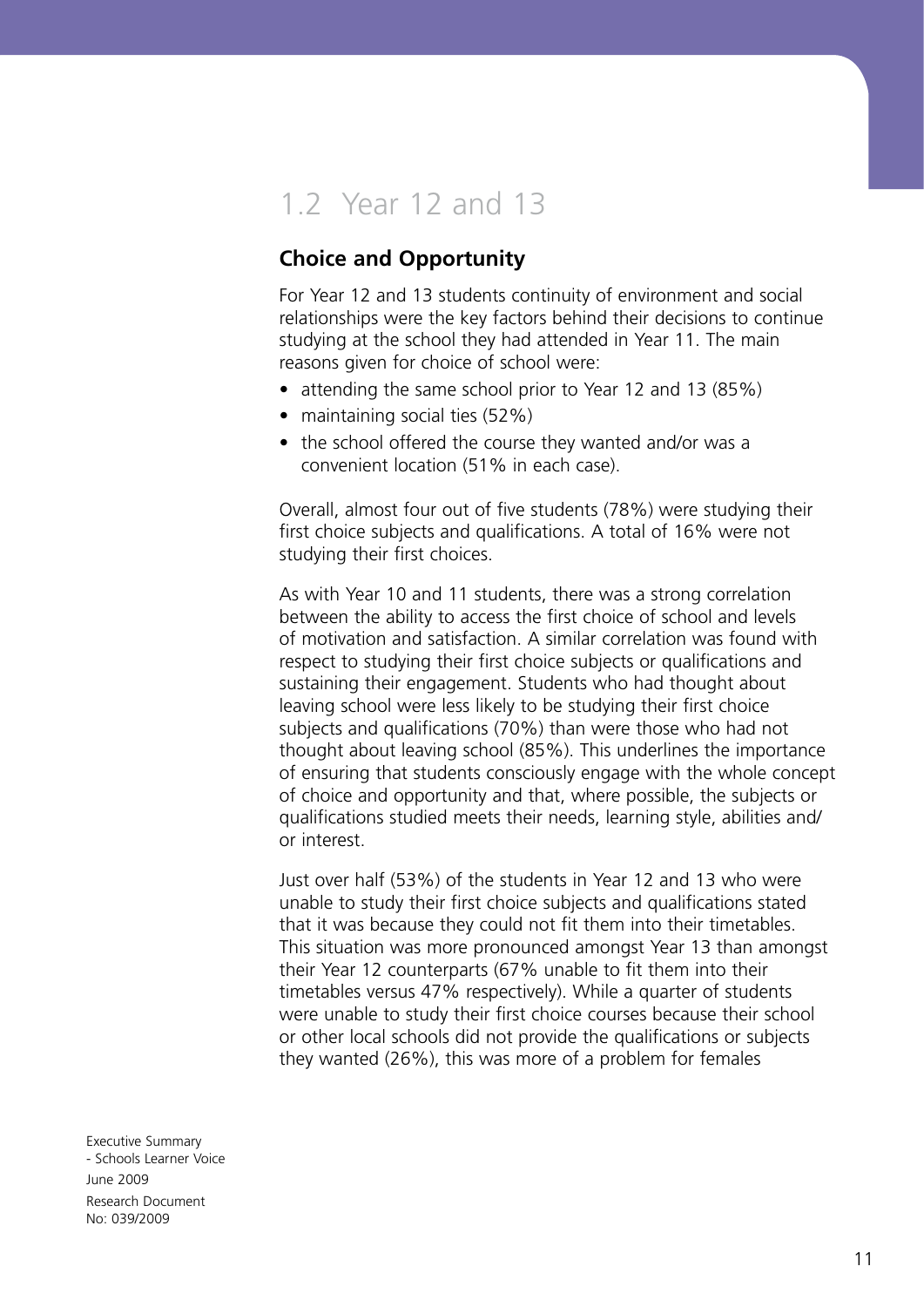(32%) than for males (17%). Males were more likely then females to have been advised not to pursue their preference by teachers (20% versus 8%).

#### **Motivation/problems encountered**

The following groups were found to have higher levels of motivation:

- students satisfied with their learning experience (92% of those extremely satisfied compared with 33% who were dissatisfied).
- those attending their first choice of school (75%, compared with 43% who were not)
- students accessing extra support (74% compared to 58% of students without extra support)
- those studying their first choice of course (72%, compared with 55% who were not)
- white respondents (70% said they were fairly or very motivated, compared with 58% of those from ethnic minority backgrounds)
- students who had no learning disability (70% compared with 58% of those with a learning disability)

The three most common problems faced by students in Year 12 and 13 were: maintaining personal motivation (48%); keeping up with the standard of work required (33%); and problems of any kind with a member of staff (20%).

The data indicates a link between students' experience of problems and their levels of motivation. Those who said that they were not very motivated or not at all motivated in their studies were more likely to indicate that they had experienced problems, notably relating to:

- keeping up with the standard of work required of them (61% of those who were not at all motivated compared with 16% of those who were very motivated and 47% of those who were fairly motivated)
- experiencing problems of any kind with a member of staff (33% of those not motivated compared with 18% who were very motivated and 18% who were fairly motivated).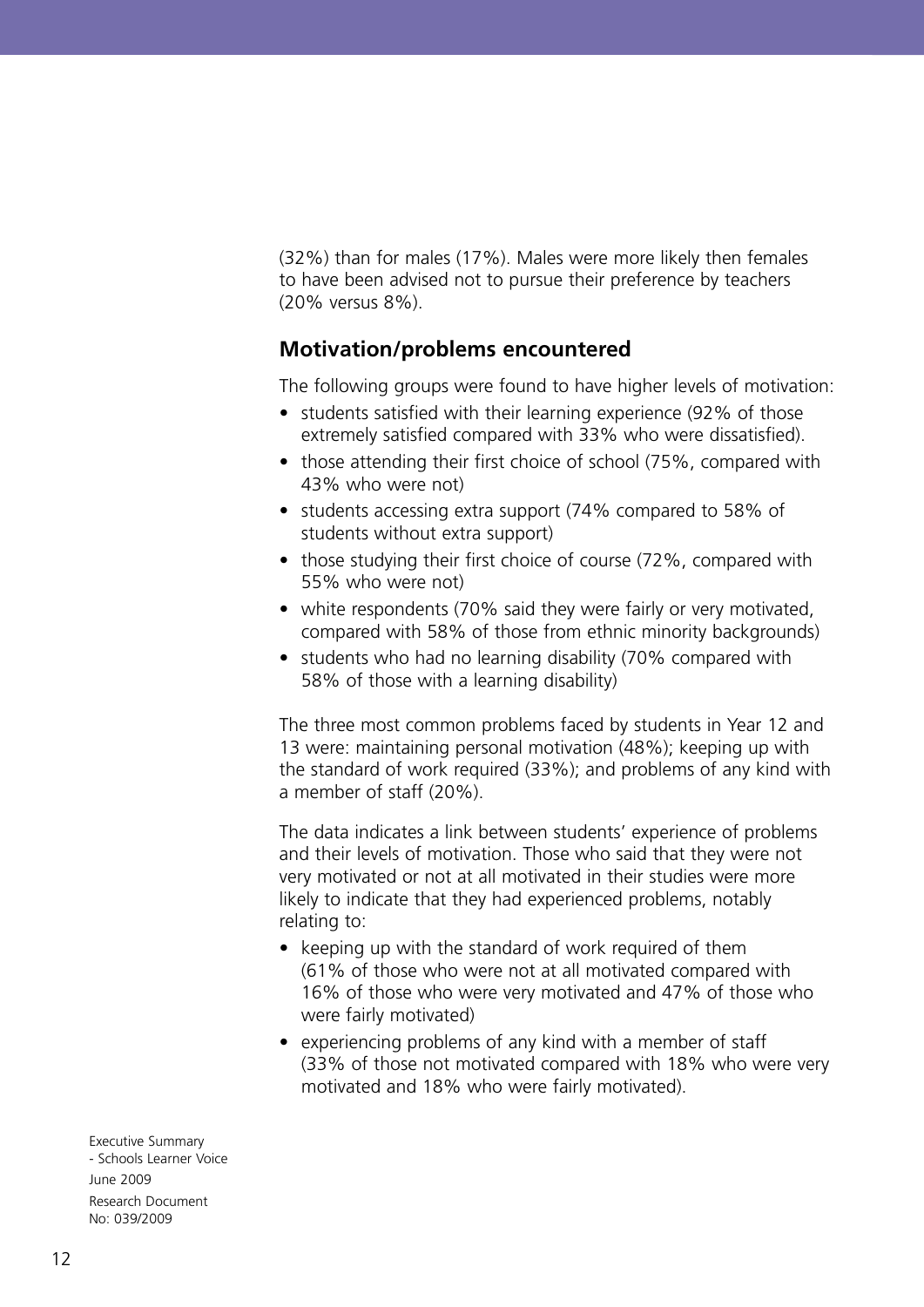Almost a third (32%) had seriously thought about leaving school since starting in Year 12. There were no differences by gender, school year or ethnicity, but over a half (56%) of those with a learning disability had considered this option. A difference also emerged between those studying for A levels and those studying for GCSEs and vocational qualifications (31%, 47% and 56% respectively had thought about leaving). While it may be expected that those not undertaking A level courses would be likely to consider leaving in order to pursue job opportunities, it is somewhat surprising that almost a third of those taking A levels, and who may have been thought to be aspiring to a place in higher education, were contemplating withdrawing. The data suggests that a degree of re evaluation is inevitable and there will always be a number of students who contemplate alternative options. Perhaps the important issue demonstrated is that no course type is immune from disenchantment and support systems need to be in place to capture vulnerable students.

Those considering leaving school were more likely to be: not studying at their first choice of school; not studying their first choice of subject; and exhibiting lower levels of motivation and overall satisfaction.

#### **Satisfaction with teaching**

High levels of satisfaction were recorded across a number of aspects of teaching. The vast majority of Year 12 and 13 students (86%) were satisfied to some degree with the overall quality of teaching. At least seven in ten rated teachers as fairly or very good for the support they gave, the quality and availability of teaching materials they used, the fact that they listened to students' needs, the good use of lesson time and the ability to explain the subject.

At least two thirds of students rated teachers as fairly or very good for prompt and regular feedback on progress (66%), making the subject interesting and enjoyable (68%) and setting clear targets to help students improve (67%).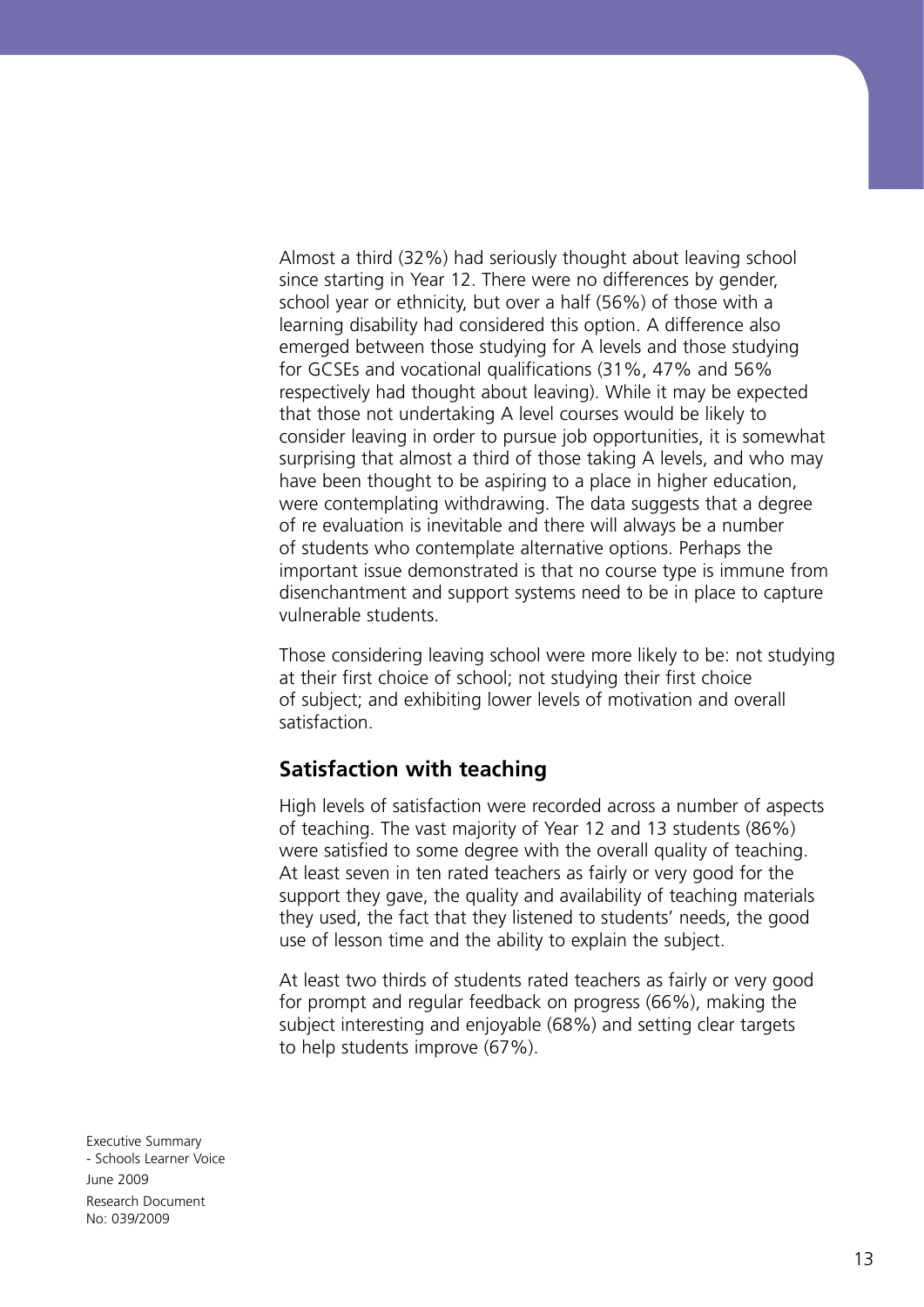Ratings were lowest for understanding the student and how they like to learn (60%) and dealing with disruptive learners (63%).

Students from ethnic minority groups were consistently less positive about teachers' performance. In contrast females and those receiving extra support were consistently more likely to rate aspects of teaching as very good or quite good.

#### **Overall satisfaction**

In terms of the course meeting expectations on various levels, respondents were most positive about 'the standard of work expected' and 'the amount of work you would have to do'. Responses were least positive for 'teaching styles and methods used in lessons' where there was a higher likelihood of having no expectations at all and hence the proportion of those whose expectations had been met was relatively low (52%).

In terms of overall satisfaction with their learning experience, just over one in twenty (6%) said that they were extremely satisfied and another third (32%) said that they were very satisfied. Almost half said that they were fairly satisfied (46%). Thus, the vast majority of students (83%) were satisfied to some extent with their experience overall. Much smaller percentages stated that they were neither satisfied nor dissatisfied (9%) or that they were dissatisfied to some degree (5%).

The following groups were significantly more likely to be satisfied with their overall learning experience:

- those who were studying their first choice of subject/qualification (88% reported some degree of satisfaction compared with 71% who were not)
- those who were attending their first choice of school (88% reported some degree of satisfaction compared with 74% who were not and 65% who had no choice)
- students without learning difficulties compared to those with (86% stated some level of satisfaction compared without 75%)
- Year 13 students were significantly more likely to be 'extremely satisfied' (11% compared with 5% in Year 12).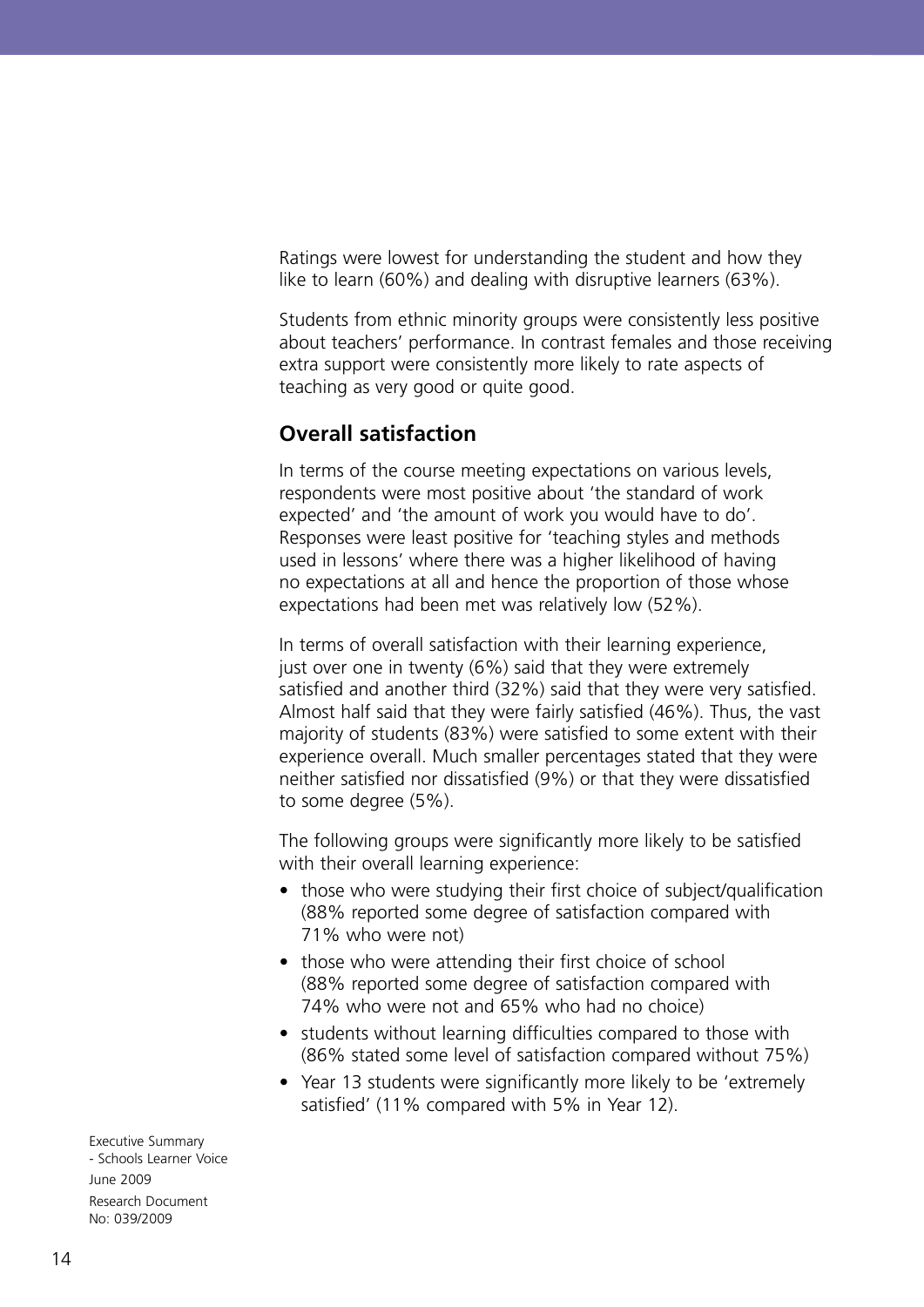As was to be expected, there was a correlation between levels of motivation, ratings of teaching quality and the likelihood of having considered leaving.

#### **14-19 Pathways**

In relation to 14-19 Learning Pathways, the paragraphs below explore Year 12 and 13 students in school sixth forms undertaking the Welsh Baccalaureate Qualification and we also review any differences in views amongst respondents experiencing collaborative delivery and those who were not undertaking some learning outside their Sixth Form.

After weighting the data, amongst Year 12 and 13 students, the vast majority were undertaking A Levels and/or AS Levels (85% were undertaking A Levels and 46% AS Levels), with direct relevance to the 14-19 Pathways agenda:

- 5% of the total (91 students) were undertaking an Advanced Level Welsh Baccalaureate Qualification (of which 93% said that all classes were taught within their school sixth form)
- a total of 173 learners (weighted total) said that at least some of their lessons were taught at another site or provider.
- Overall satisfaction with teaching and motivation were not significantly higher or lower for those who were studying the Advanced Level Welsh Baccalaureate, however, levels of dissatisfaction with the experience overall were significantly higher for those undertaking the Advanced Level Welsh Baccalaureate (11% dissatisfied to some extent compared to 5% overall).

With regards to those experiencing collaborative delivery:

- students involved in collaborative delivery gave similar levels of overall satisfaction with teaching (85% were satisfied to some extent compared to 88% of students whose lessons were all taught at one site)
- there were no significant differences in relation to problems experienced and levels of motivation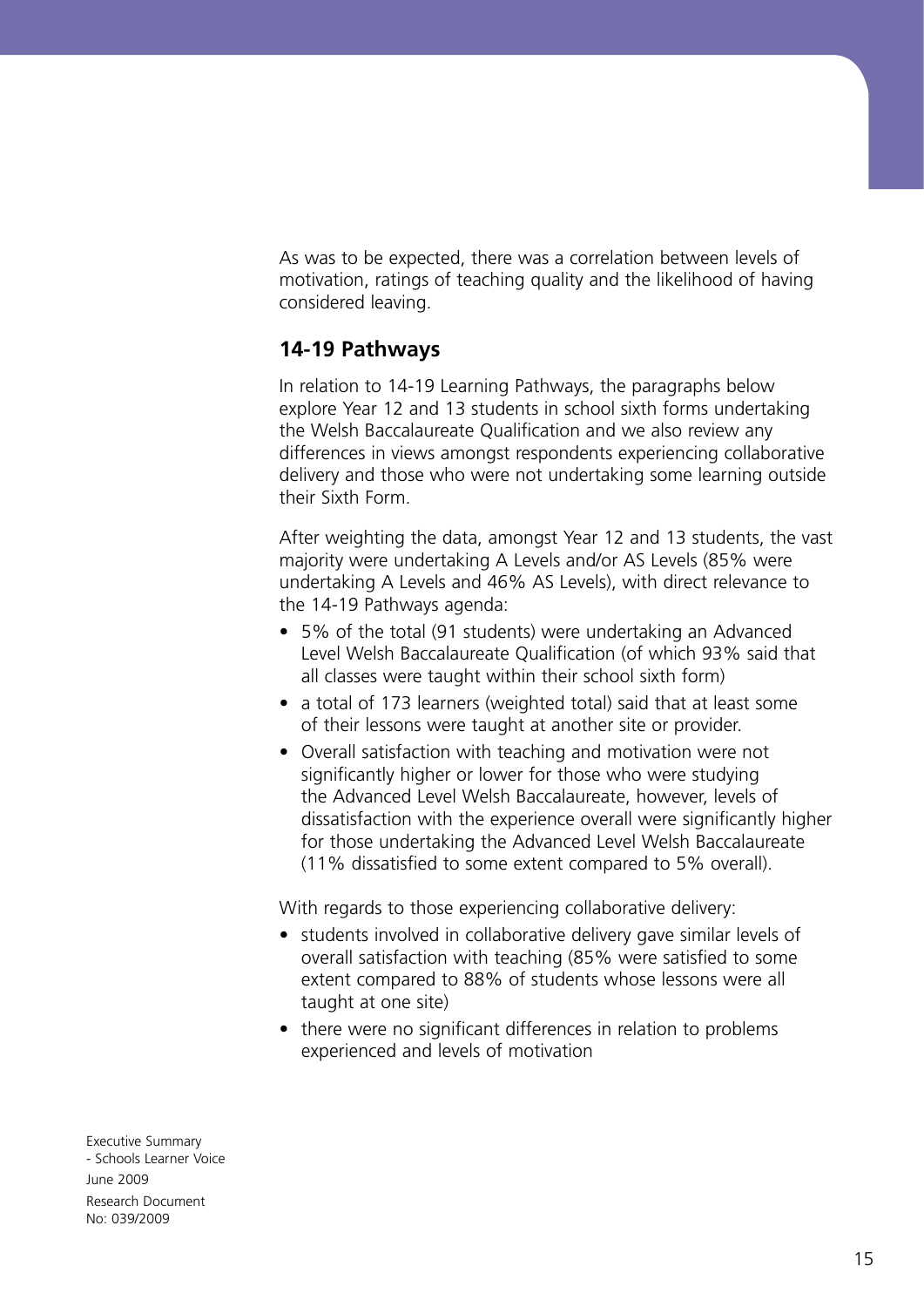• levels of overall satisfaction were not significantly different at an 'all satisfied' level (79% were satisfied compared to 85% studying solely at their school sixth form).

#### **Comparisons with 2004**

There are a number of significant differences in the 2008 data compared to the 2004 data for Year 12 and 13 students, namely:

Reasons for attending: fewer learners cited reputation of the school sixth form in 2008 (-4% points) and also the prospect of the best courses/subjects (-3% points) but the fact that friends were attending the school had become more influential (+1.6% points)

- Choice of school and subjects: compared to 2004, more learners in the recent survey considered that they had no choice of school/ provider (+1.2% points) however there was a decrease in the percentage of learners who did not get their first choice of subjects (-2.7% points).
- Level of motivation and problems encountered: motivation had significantly decreased since 2004 (the percentage who were very/fairly motivated had decreased by -3.5% points). The extent of various problems experienced had also declined which would indicate that this is not the reason behind a 'dip' in motivation.
- Overall satisfaction with teaching and experience: performance on one of these two measures has increased over time the percentage of learners who were dissatisfied with teaching to some extent had significantly decreased (-1.5% points); the ratings for overall satisfaction have remained stable over time.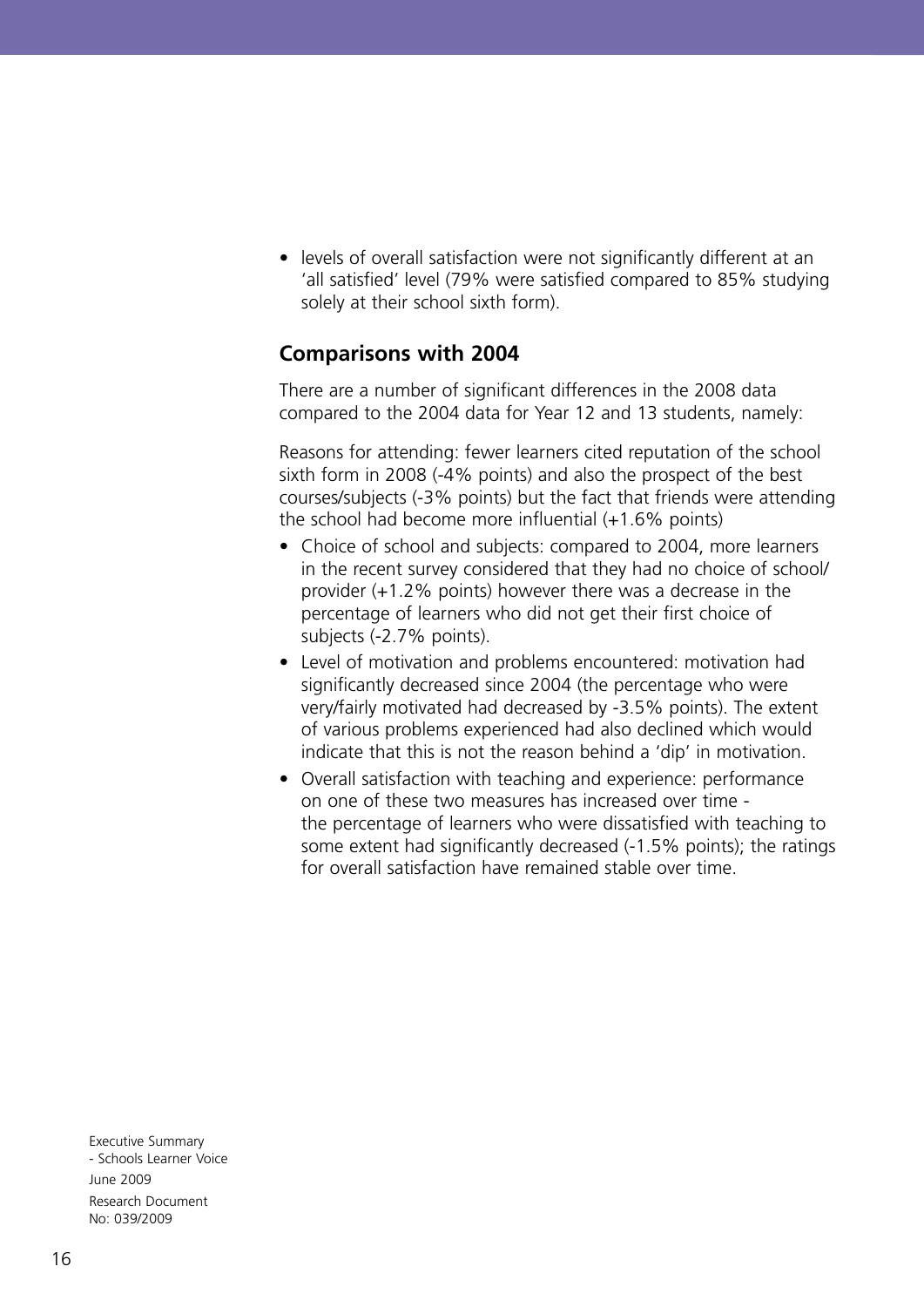## 1.3 Conclusions

Over both year groupings, the findings identified relatively high levels of both overall satisfaction with the learning experience, including the teaching received, and student motivation. Having said this there were some interesting correlations and significant differences for some groups that should be explored further in order to ensure the best possible experience for all students.

However, over a third of Year 12 and 13 students expressed a lack of motivation and there had been a slight fall in the levels of motivation in comparison to 2004. Furthermore, a third of Year 12 and 13 students said they had seriously thought about leaving school since they started Year 12. There were indications that some of those staying on post-16 had done so without clearly thought out, positive reasons for doing so, and/or their experience had not matched up to their expectations and aspirations. This highlights the need for informed, accurate and realistic information, advice and guidance.

Furthermore, where students were considering leaving because of their course not matching their expectations, attention should be given to the quality of provision, and to the level of support offered to students who may initially struggle to come to terms with a new set of demands.

The findings also highlight the key role which parents have in providing advice to their children about the choices available to them. Thus, the parental engagement agenda is of great importance (see policy considerations below).

In general, students who were more motivated, more satisfied and less likely to have considered leaving school or have had problems were also more likely to be studying at their first choice school and their first choice of course. The data does not identify the causality but the link between choices gained and more positive reflections on the experience is evident.

Areas identified for consideration in terms of policy were:

#### **A need to ensure that a wide range of options are made available to students**

• Levels of motivation and satisfaction seemed to be related to whether the student was studying their first choice of subjects,